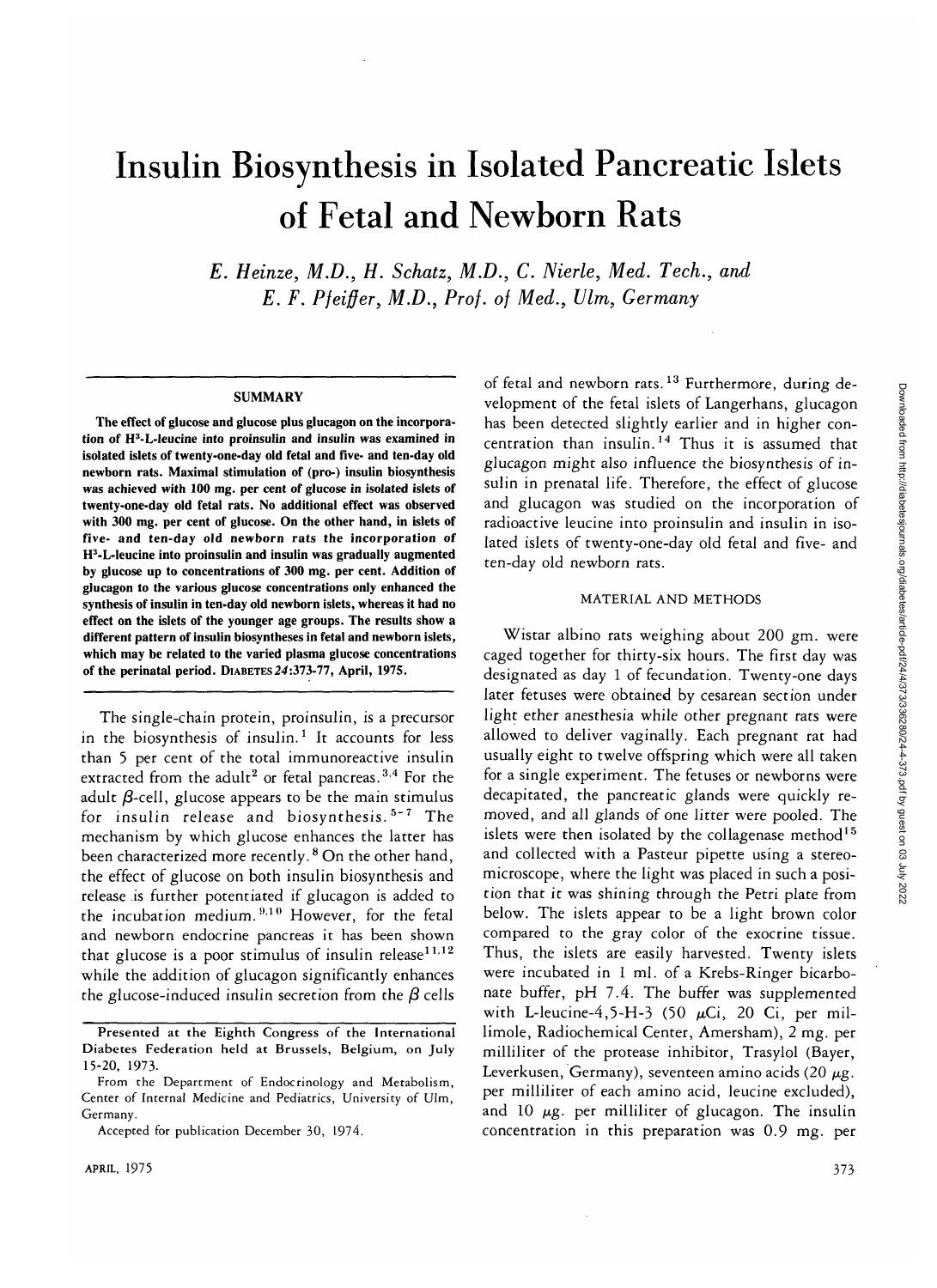gram of glucagon. The glucose concentration varied from no glucose to 300 mg. per cent. Under constant shaking, the islets were incubated in an atmosphere of 95 per cent oxygen and 5 per cent carbon dioxide  $(v/v)$ for three hours at 37° C.

The incubation was stopped with ice cold trichloracetic acid with a final concentration of 10 per cent, followed by an ultrasonic disintegration of 15 seconds. The precipitate was washed with 5 per cent trichloracetic acid and dissolved in 0.5 ml. of 1 molar acetic acid. The islet proteins were then separated on a Sephadex G 50 fine column, 1.2 x 55 cm., which had been equilibrated with 1 M acetic acid and calibrated with albumin, porcine proinsulin and insulin, glucagon and leucine. One molar acetic acid was used as the effluent. The flow rate was 10 ml. per hour and the fraction volume 1 ml. The UV absorption was continuously recorded with an absorptiometer (Uvicord II, LKB-Produkter AB, Stockholm, Sweden) and 0.1 ml. of each fraction was assayed for radioactivity in a liquid scintillation counter, using Bray's scintillation liquid.<sup>16</sup> The remaining volume of each fraction was dried in vacuo over CaCl2 and NaOH, and the immunoassay buffer for the insulin determinations was then added.<sup>17</sup>

In three separate experiments, radioactive I<sup>125</sup>-porcine proinsulin, I<sup>125</sup>-porcine insulin, and I<sup>125</sup>-human-C-peptide were added to the incubation buffer and treated in the same way as the incubations with the islets. The TCA precipitate was chromatographed on the Sephadex G 50 fine column, and the radioactivity was then determined in each fraction. In addition, according' to Steiner and Oyer,*<sup>1</sup>* the fractions of the proinsulin peak P (see figure 1) were pooled, dried in vacuo, and incubated in Tris-HCL, pH 8.5, with 100  $\mu$ g. trypsin (p-tosyl-L-phenylalaninechlormethylketone-trypsin) (Serva, Heidelberg, Germany), for ten minutes at 37° C. After rechromatography on the Sephadex G 50 fine column, most of the radioactive material was eluted in the region of insulin, giving strong reactions with antibodies to insulin.

Since the islets were taken from the same islet pool and equally distributed to the different test tubes, Student's paired  $t$  test was used for statistical analysis.

## RESULTS

Figure 1 shows the elution profile obtained from the islet proteins on the Sephadex G 50 fine column. The first peak of radioactivity contains as yet unidentified islet proteins, <sup>8,18</sup> while the second peak (P) contains proinsulin and proinsulin intermediates,<sup>19</sup> and



**FIG. 1. The elution profile on the Sephadex G 50 fine column for islet proteins of isolated islets from twenty-one-day old fetal, lower line, and ten-day old newborn rats, upper line. P represents the proinsulin and I the insulin peak.**

the third peak (I) insulin and the C-peptide.<sup>19</sup> This was established by the immunoreactivity of these fractions to insulin antibodies. Furthermore, when I<sup>125</sup>-porcine proinsulin, I<sup>125</sup>-porcine insulin or I<sup>125</sup>-human C-peptide were chromatographed on the Sephadex G 50 fine column, the radioactivity appeared in the fractions of the corresponding peaks. The two lines in figure 1 represent separate experiments with twenty-one-day old fetal and ten-day old newborn rat islets. The incorporation of the radioactivity into the proinsulin and insulin peaks was higher in the twenty islets of the ten-day old newborn rats than in the twenty islets of the twenty-one-day old fetal rats, while the radioactivity which appeared in the first peak was almost the same in both age groups.

In figures 2 through 4 the total radioactivity of all the proinsulin or insulin peaks are presented as columns. Each column represents the summation of counts over seven to ten fractions from individual chromatographs.

Figure 2 shows the results from twenty-one-day old fetal islets. The first column, with no glucose in the incubation medium, is the sum of those seven to ten fractions where the proinsulin or insulin peak appeared when glucose was added to the incubation medium. There was neither a proinsulin nor an insulin peak detectable when the islets were incubated without glucose in the Krebs-Ringer bicarbonate buffer. The addition of 50 mg. per cent of glucose significantly enhanced the incorporation of radioactive leucine into proinsulin and insulin peak. When the glucose concentration was raised to 100 mg. per cent, the biosynthesis of proinsulin and insulin was further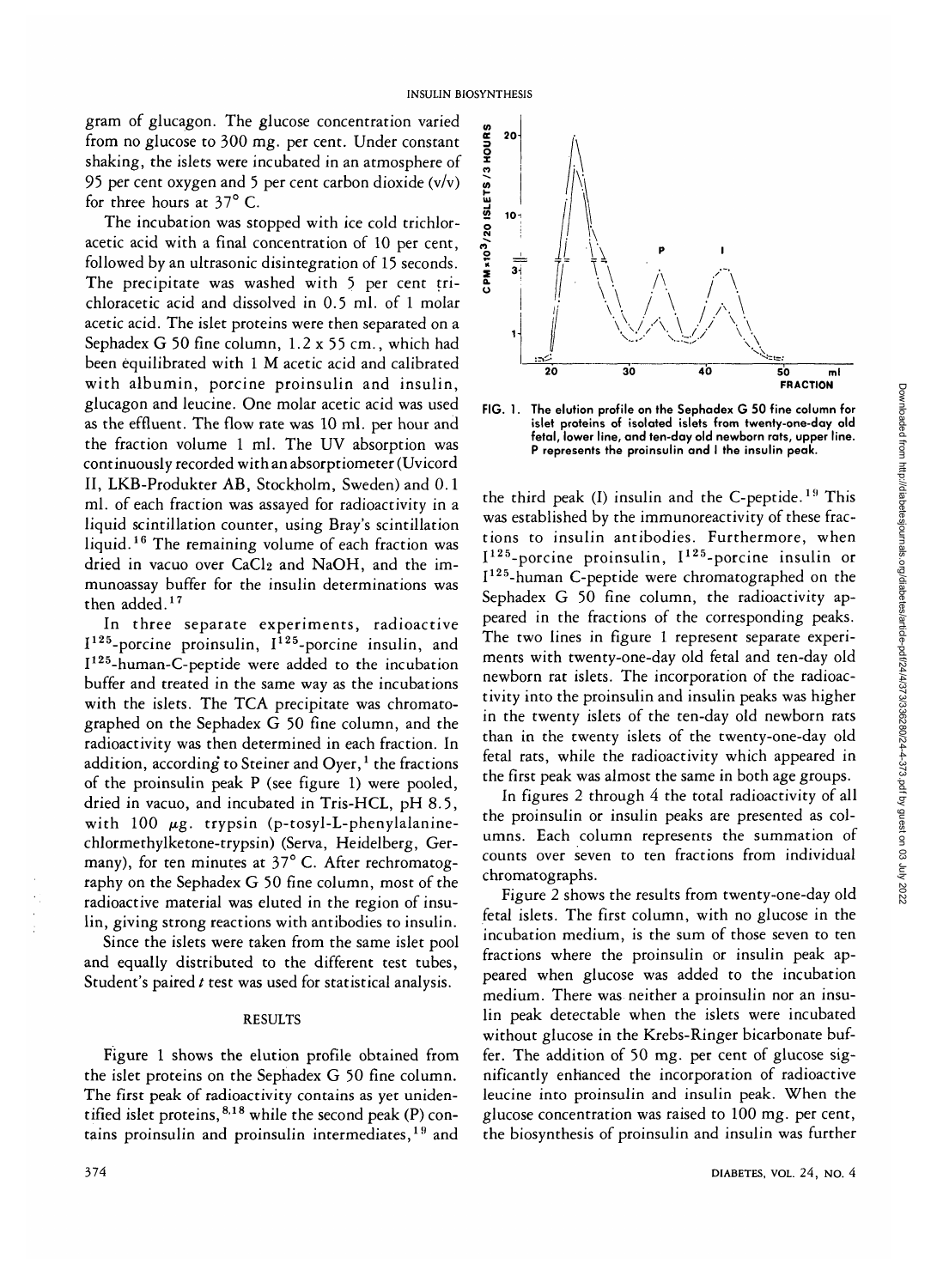

FIG. 2. The effect of alucose  $\Box$  and glucose plus glucagon  $\blacksquare$  on **the biosynthesis of proinsulin and insulin in twenty-oneday old fetal rat islets. M ± S.E.M.; n = 5; +p<0.05; + + p<O.Ol; all other values are not significant.**

stimulated while the addition of 300 mg. per cent did not increase this effect any further. At that age, the combination of 10  $\mu$ g. per milliliter of glucagon and the various glucose concentrations did not increase the biosynthesis of proinsulin or insulin when compared to the preparations with no glucagon in the incubation medium. A direct comparison is justified, since in each experiment all the islets used for the incubations with glucose and the combinations of glucose and glucagon were collected from the same islet pool.

In islets of five-day old newborn rats, glucose at all concentrations stimulated the incorporation of radioactive leucine into the proinsulin and insulin peak (figure 3). There was a small but significant increase in the biosynthesis of proinsulin and insulin at .the low concentrations of 50 mg. per cent and 100 mg. per cent. However, the effect of glucose on the biosynthesis of proinsulin and insulin was further increased when the glucose concentration was raised from 100 mg. per cent to 300 mg. per cent. In islets of five-day old newborn rats, the combination of glucose and 10  $\mu$ g. per milliliter of glucagon did not



FIG. 3. The effect of glucose D and glucose plus glucagon **a** on **the biosynthesis of proinsulin and insulin in five-day old newborn rat islets. M**  $\pm$  S.E.M.; n = 5; +p<0.05; **+ + p<0.01; all other values are not significant.**

stimulate the biosynthesis of proinsulin and insulin any further compared to the experiments with glucose alone.

In islets of ten-day old newborn rats, glucose provoked the same effect as in islets of five-day old newborn rats: it enhanced the biosynthesis of proinsulin and insulin from 50 mg. per cent to 300 mg. per cent (figure 4). The combination of glucagon and the low glucose concentrations had no additional stimulatory effect on the incorporation of radioactive leucine into the proinsulin fractions. However,  $10 \mu$ g. per milliliter of glucagon at the high glucose concentration of 300 mg. per cent enhanced the biosynthesis of proinsulin and insulin. This effect was statistically significant for insulin (for proinsulin:  $p \le 0.1$ ,  $n = 5$ ).



FIG. 4. The effect of glucose<sup>[C]</sup> and glucose plus glucagon **a** on **the biosynthesis of proinsulin and insulin in ten-day old** newborn rat islets.  $M \pm S.E.M.; n = 5; +p<0.05;$ **+ + p<0.01; all other values are not significant.**

#### DISCUSSION

During the last days of pregnancy the insulin concentration of the fetal rat pancreas increases by about 50 to 100 per cent per day.<sup>20</sup> When the insulin concentration was expressed per gram of the pancreatic tissue, the highest value was reached in the newborn period and was tenfold higher than for the adult rat.<sup>21</sup>

Our results show that in twenty-one-day old fetal rat islets, glucose at low concentrations augmented the incorporation of tritiated leucine into proinsulin and insulin, while the amount of insulin synthesized at 100 mg. per cent of glucose was not different from the amount produced at 300 mg. per cent. This contrasts with the adult rat islets of Langerhans where it has been repeatedly shown that the biosynthesis of proinsulin and insulin was mainly stimulated by high glucose concentrations.<sup>622</sup> In fact, one group reported

Downloaded from http://diabetesjournals.org/diabetes/article-pdf/24/4/373/336280/24-4-373.pdf by guest on 03 July 2022

Downloaded from http://diabetesjournals.org/diabetes/article-pdf/24/373/336280/24-4-373.pdf by guest on 03 July 2022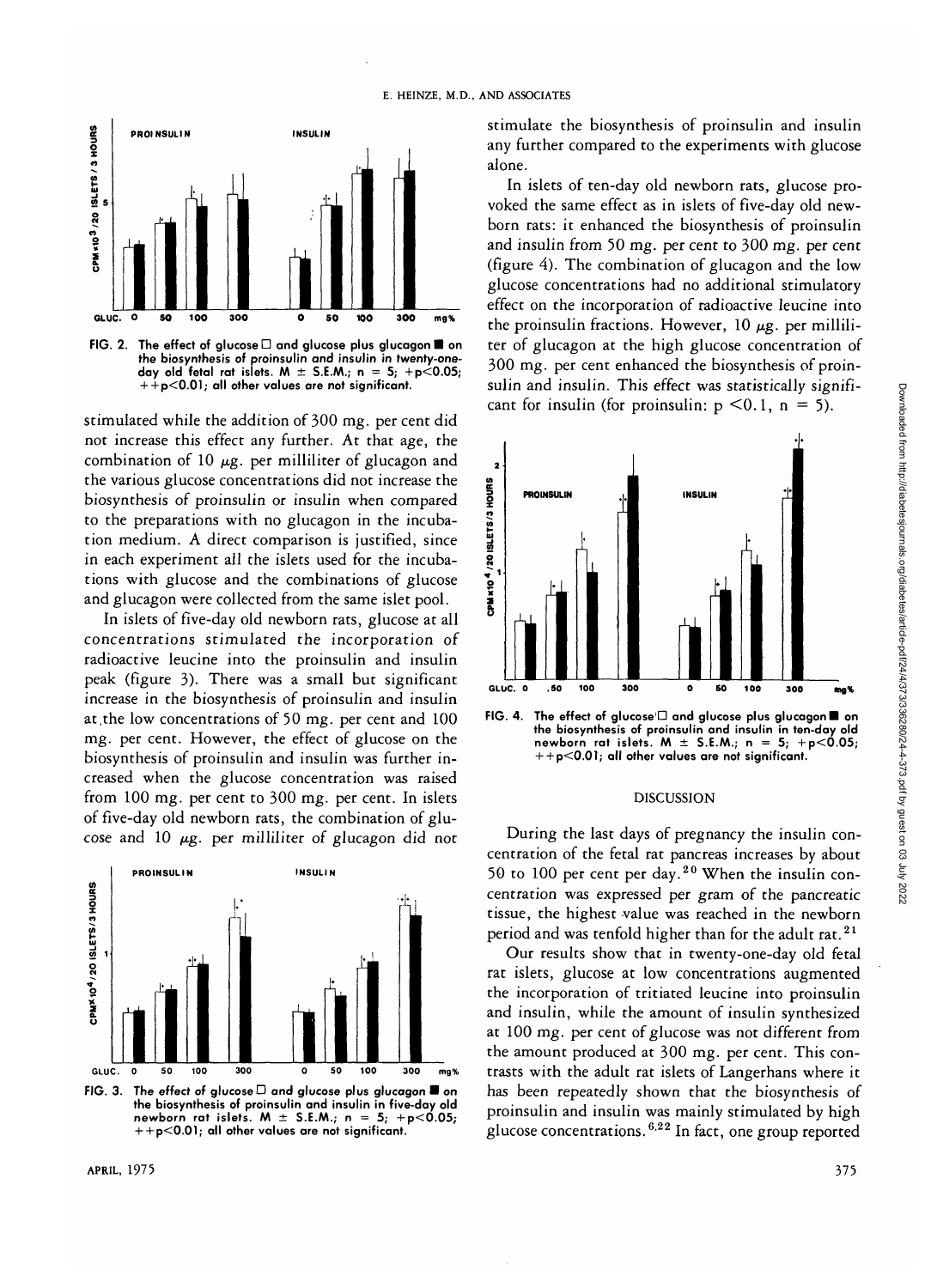a threshold level of 5 mmol of glucose for the biosynthesis of insulin.<sup>5</sup> One possible explanation for this difference between fetal and adult islets could be the difference in the blood sugar which is considerably lower in the fetal than in the adult rat.<sup>23</sup> It is well known that newborn infants of diabetic mothers exhibit islet hyperplasia and a significant increase in the amount of insulin in their pancreas, when compared to normal newborn infants.<sup>24,25</sup> Furthermore, these newborns react with an augmented insulin secretion after a glucose load.<sup>25</sup> On the other hand, if pregnant rats were made overtly diabetic with alloxan, thereby reaching constant blood sugar levels above 250 mg. per 100 ml., the pancreata of their offspring contained less insulin than normal newborn rats.<sup>27</sup> In addition, a constant infusion of glucose for a few days to normal adult rats which increased the blood sugar to 300 mg. per 100 ml. resulted in an augmented insulin .<br>biosynthesis.<sup>28</sup> Thus, the blood sugar appears to be a critical factor in the regulation of insulin biosynthesis and release in the adult and in the perinatal period. Shortly after delivery, the blood glucose reaches the adult level, and the results obtained with five- and ten-day old newborn rats demonstrate that at that age the islets incorporated more tritiated leucine into the proinsulin and insulin peak when they were incubated with 300 mg. per cent of glucose than with 100 mg. per cent, comparable to adult islets.

A direct comparison between the amount of insulin synthesized by islets of twenty-one-day old fetal and five- and ten-day old newborn rats is not justified since fetal islets are smaller than newborn islets,<sup>23</sup> and our results are related to the twenty islets used in each experiment. The finding that glucose stimulates the biosynthesis of (pro-) insulin in fetal and newborn islets is in agreement with a previous report<sup>29</sup> where the incorporation of tritiated leucine into proinsulin and insulin was related to the protein content of the islets. A higher biosynthetic rate per protein unit was found in fetal than in newborn islets. From our qualitative data we cannot comment on this report, though our data indicate an apparent increased biosynthesis of proinsulin and insulin in newborn islets in relation to the total protein biosynthesis, shown in figure 1, where the first peak of radioactivity was similar in fetal and in newborn islets.

Somewhat unexpected was the finding that glucagon did not influence the biosynthesis of proinsulin and insulin in fetal and five-day old newborn rat islets, since it has been reported that glucagon appears slightly earlier and in higher concentrations than insu-

lin in the fetal endocrine pancreas of the rat.<sup>14</sup> However, the plasma glucagon level in the rat fetus is low when compared to the adult animal,  $30$  and it appears that during the first postnatal week, the mechanisms for glucagon secretion are not fully developed $^{31}$  which suggests that the  $\beta$  cells are not exposed to a constant glucagon concentration until the seventh day after delivery. Clearly, no conclusive explanation can be offered for the difference in biosynthesis between fetal and adult islets, since little is known about the mechanism by which glucagon influences protein biosynthesis during fetal life.<sup>32</sup> Similar to adult islets, the combination of glucagon and 300 mg. per cent of glucose increased the incorporation of radioactive leucine into the insulin peak in ten-day old newborn rat islets. Thus it appears that in the perinatal period of the rat, the glucose- and glucagon-dependent mechanisms for the biosynthesis of insulin are not necessarily correlated.

Furthermore, during that period of life, glucose is a poor stimulus for insulin secretion while the combination of glucose plus glucagon stimulates the release of insulin from the pancreas of twenty-one-day old fetal and five-day old newborn rats,  $^{11,13,33}$  suggesting that insulin biosynthesis and release are not closely dependent as shown by our results for the fetal and newborn rat and by others for the adult rat.  $5.10$ 

## ACKNOWLEDGMENT

This work was supported by Deutsche Forschungsgemeinschaft, SFB 87, Endocrinology, Ulm.

## REFERENCES

'Steiner, D.F., and Oyer, P.E.: The biosynthesis of insulin and a probable precursor of insulin by a human islet cell adenoma. Proc. Nat. Acad. Sci. USA 37:473, 1973.

<sup>2</sup>Steiner, D.F., and Clark, J.L.: The spontaneous reoxidation of reduced beef and rat proinsulin. Proc. Nat. Acad. Sci. USA 60:622, 1968.

<sup>3</sup>Rastogi, G.K., Le Tartre, J., and Frazer, T.R.: Proinsulin content of pancreas in human fetuses of healthy mothers. Lancet *1:1,* 1970.

4 Lockwood, D.H., and Misbin, R.I.: Proinsulin content of adult and fetal pancreatic tissue extracted after rapid freezing in situ. Horm. Metab. Res. 4:232, 1972.

<sup>5</sup>Morris, G.E., and Korner, A.: The effect of glucose on insulin biosynthesis by isolated islets of Langerhans of the rat. Biochim. Biophys. Acta 20:404, 1970.

<sup>6</sup>Tanese, T., Lazarus, N.R., Devrim, S., and Recant, L.: Synthesis and release of proinsulin and insulin by isolated rat islets of Langerhans. J. Clin. Invest. 49:1394, 1970.

<sup>7</sup>Grodsky, G.M., Batts, A.A., Bennett, L.L., Vcella, C., McWilliams, N.B., and Smith, D.F.: Effect of carbohydrate on secretion of insulin from isolated rat pancreas. Am. J. Physiol. 203:638, 1963.